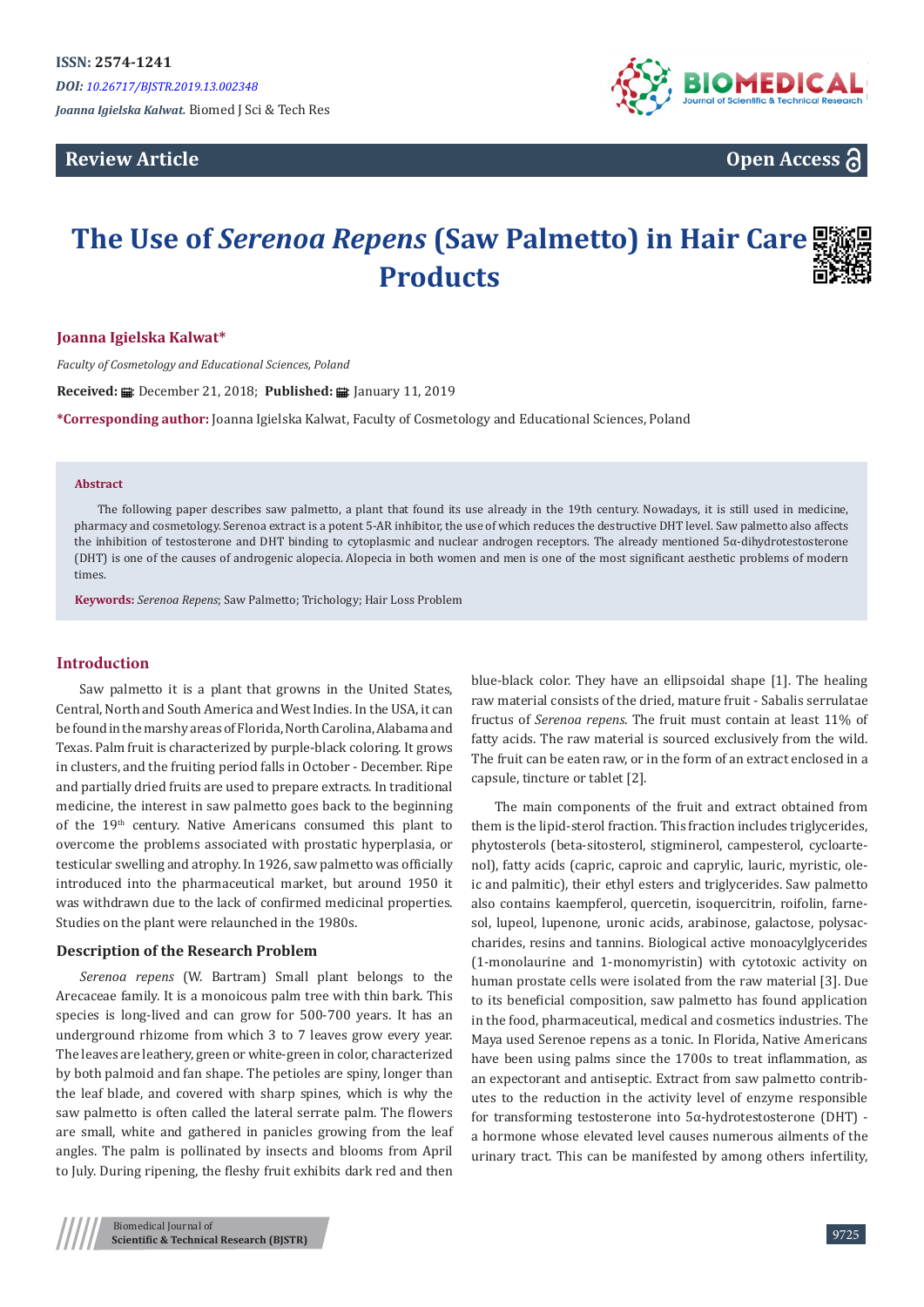hormonal failure of male or female reproductive organs, testicular tumors and polycystic ovary syndrome [4].

Elevated levels of DHT are responsible for prostate growth which is manifested by abdominal pain and problems with passing urine [1]. The consequence of prostatic hypertrophy may be complete urinary retention in the body. Phytosterols contained in the saw palmetto limit the cholesterol absorption process. Cholesterol is involved in the formation of DHT hormone [5]. Extracts of saw palmetto fruit treat voiding disorders in patients with prostatic hypertrophy, reduce urinary retention in the bladder and improve urine flow. They contribute to the reduction of swelling of prostatic mucous membranes and muscles, as well as cause the disappearance of burning and pain during urination or urgent need to pass urine; finally, they inhibit the growth of prostate cancer. Saw palmetto fruit exhibit anti-swelling and anti-inflammatory effects (phytosterols), inhibit the formation of inflammatory mediators, and have immunostimulatory effect (polysaccharides). Flavonoids are responsible for anti-inflammatory and anti-exudative effects, and they also improve blood circulation. Saw palmetto extract also act as antiaggregatives and stimulate epithelial and muscle regeneration [6-7].

Extract of saw palmetto fruit contributes to inhibiting the formation of inflammatory mediators. This action occurs by inhibiting the arachidonic acid cascade (reduction of 5-lipoxygenase activity). Blocking of androgen activity by saw palmetto extract, as well as its anti-edema activity was confirmed in animal studies. In in vivo experiments, it was found that the administration of extract together with hormones (testosterone and estradiol) results in inhibited prostate weight gain in castrated rats [8]. Palm fruit (*Serenoa repens*) extract is a preparation that has an effective and safe effect on human health. It is well tolerated by the majority of patients. The best therapeutic effects can be achieved when using extract of dried fruit that has been obtained by extracting the raw material (using  $CO_{2'}$  in supercritical conditions, with preservation of specific temperature and pressure parameters). This extract can be directly used in treatment without further purification [9]. Appropriate doses of *Serenoa repens* extract range from 800 to 1200mg per day. Therapy should last at least 4-6 months. Preparations of saw palmetto fruit bring effective effects also in rheumatism, gout, generalized inflammation and in autoimmune disorders (psoriasis, urticaria, pemphigus and atopic dermatitis), because they inhibit the release of mediators of inflammation and pain.

The sabal palm is also used as a sedative and to increase sex drive (aphrodisiac). It is utilized in the treatment of chronic migraine headaches. Serenoe repens can be used in patients with asthma, throat diseases, colds, bronchitis, flu-like illnesses, influenza and pertussis. It is very useful with excessive secretion of mucus from the sinuses and the nose [10,11]. In the cosmetics industry, saw palmetto fruit have found application in preparations intended for scalp and hair care. The plant in question is antiandrogenic, and therefore can be used in the treatment of androgenetic alopecia [12]. Excessive hair loss is caused by many environmental factors such as inadequate diet, irritating cosmetics and stress. In approximately

95% of cases, baldness are caused by hormones - androgens. Androgenetic alopecia is an increased or rapid hair loss without simultaneous physical changes on the skin. The type of baldness discussed here is one of the most severe problems affecting mainly men. The progressive process of baldness contributes to the lack of acceptance towards one's appearance. Therefore, manufacturers of scalp and hair care cosmetics make every effort to isolate the active substance that will effectively combat the problem.

The most dangerous for the hair is dihydrotestosterone (DHT), which is a stronger and more active testosterone derivative. Testosterone is transformed into dihydrotestosterone (DHT), in a reaction catalysed by 5-alpha-reductase catalysed enzyme (5-AR) [13]. Serenoa extract is a potent 5-AR inhibitor, the use of which reduces the destructive DHT level. Saw palmetto also affects the inhibition of testosterone and DHT binding to cytoplasmic and nuclear androgen receptors. The already mentioned 5α-dihydrotestosterone (DHT) is one of the causes of androgenic alopecia. Sebaceous glands contain also 5-alpha-reductase - an enzyme that converts testosterone into DHT. Research confirms that it is the high level of DHT (and not testosterone, as it is generally believed) that causes hair loss. This hormone contributes to the miniaturization of hair follicles, which leads to a shortening of the hair's lifespan and its incorrect production. The hair becomes thinner, lighter and shorter. This type of baldness mainly affects men and is manifested by the loss of hair on the top of the head and at the base of the forehead. However, it may also affect women with endocrine disorders or with a fall in female hormones after pregnancy or during menopause [14,15]. Treatment of androgenetic alopecia involves the inhibition of 5-alpha-reductase activity. This is the best way to reduce the impact of DHT on the hair follicles. Synthetic drugs are used (finasteride and dutasteride), but in lower doses than in the treatment of prostatic hypertrophy. An alternative to synthetic drugs in the prevention of androgenetic alopecia are preparations containing saw palmetto extract.

In the market of dietary supplements, several preparations containing this raw material may be found. They are recommended to people struggling with not so much with androgenic alopecia, as with worsened condition of hair and skin. Typically, such products contain also vitamins A, E, C and silicone. Saw palmetto extract can also be found in hair care products: shampoos (e.g. Ducray Sabal), masks and conditioners (e.g. O'Herbal) [16-18]. Pharmacies offer a vast array of preparations containing sabal palmetto extract, but the vast majority belong to the category of dietary supplements. These preparations do not have medicinal properties. In Poland, only two drugs are available containing a standardized extract from saw palmetto: Prostamol Uno and Sterko. Their advantage over other preparations with this raw material results from the rigorous procedure of introducing and controlling medicinal products that are subject to the Chief Pharmaceutical Inspector. Dietary supplements are controlled by the Sanitary and Epidemiological Station (Państwowa Inspekcja Sanitarna) in a selective manner only, and their true qualitative and quantitative composition does not always coincide with the manufacturers' declarations.

9726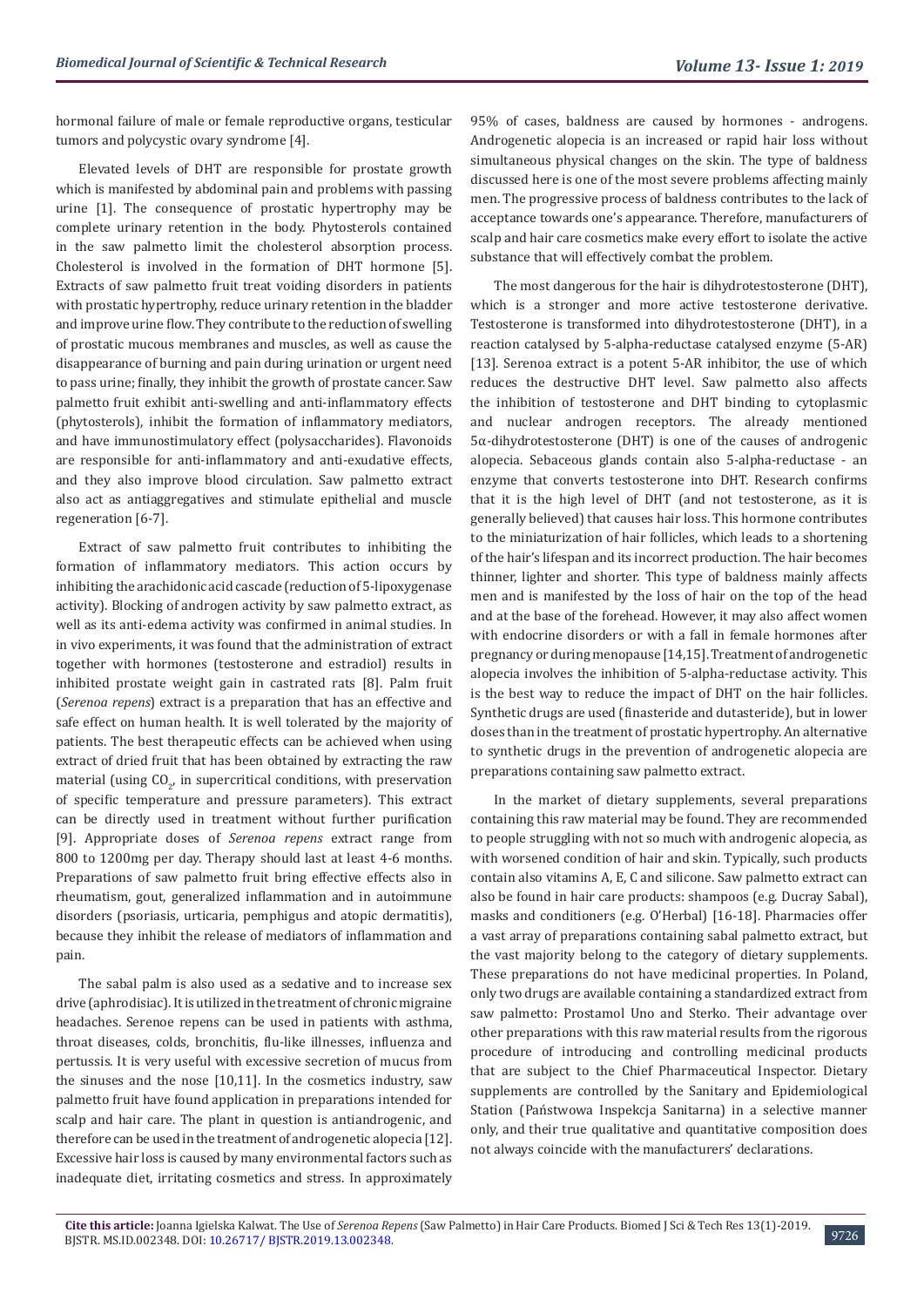Both drugs alleviate ailments associated with the initial stage of benign prostatic hyperplasia. In addition to the aforementioned medicines based on saw palmetto extract, supplements with this ingredient may also be found on the market (Table 1) [19]. Saw palmetto is a potential therapeutic in androgenetic alopecia affecting both women and men. In addition to the oral application, there is a much less invasive form, not affecting the hormonal balance of the whole organism - a direct application to the scalp in the form of a shampoo, conditioner or scalp extract. In the fight against androgenetic alopecia, the most effective are shampoos, masks and rub-in compounds with extract of saw palmetto fruit. They can also be used in prevention of hair loss [22]. Extract from saw palmetto has also found application in the treatment of androgenic

acne, hirsutism (virilism in women) and hyperandrogenism. Saw palmetto is a component of anti-acne preparations as well as shampoos and hair masks regulating the secretion of sebum [23]. In rare cases, the researchers observed side effects such as mild dizziness and headache, nausea, vomiting, constipation or diarrhea. Using palmetto extract may reduce blood coagulation as well as increase the tendency to bruises and bleedings. Therefore, people who have a planned surgical procedure should stop using saw palmetto at least two weeks before. The preparation is not recommended during pregnancy and breastfeeding or when using contraceptives. This plant may cause irreversible damage to the fetus or lead to a miscarriage [24,25].

| Table 1: Examples of preparations containing saw palmetto extract, available in Polish pharmacies [19-21]. |
|------------------------------------------------------------------------------------------------------------|
|------------------------------------------------------------------------------------------------------------|

| The Name of the Preparation | <b>Application</b>                                                                | Category           | <b>Manufacturer</b>  |
|-----------------------------|-----------------------------------------------------------------------------------|--------------------|----------------------|
| Prostamol Uno               | Treatment of mild prostate hypertrophy                                            | Medicinal product  | Berlin Chemie        |
| Sterko                      | Treatment of mild prostate hypertrophy                                            | Medicinal product  | Glenmark             |
| Saw Palmetto                | Supporting the treatment of mild prostatic<br>hypertrophy                         | Dietary supplement | Solgar               |
| MultiProsti                 | Supporting the treatment of mild prostatic<br>hypertrophy                         | Dietary supplement | +Pharma Arzneimittel |
| Gold-Vit for men            | Vitamin supplement for men                                                        | Dietary supplement | Olimp Laboratories   |
| Rutiver                     | Vitamin supplement for men                                                        | Dietary supplement | <b>Biovena</b>       |
| Profolan                    | Stimulation of hair growth, DHT block                                             | Dietary supplement | Profolan             |
| Prostatan                   | Proper prostate function, hair growth stimulation                                 | Dietary supplement | Olimp Labs           |
| <b>Prostenal Perfect</b>    | Support of prostate function and health of the<br>genitourinary and urinary tract | Dietary supplement | Walmarkt             |
| O'Herbal shampoo            | Weak hair needing reinforcement                                                   | Cosmetic           | Elfa Pharm           |
| O'Herbal conditioner        | Weak                                                                              | Cosmetic           | Elfa Pharm           |
|                             | hair needing reinforcement                                                        |                    |                      |
| O'Herbal mask               | Weak hair needing reinforcement                                                   | Cosmetic           | Elfa Pharm           |
| Ducray Sabal                | Shampoo for oily hair                                                             | Cosmetic           | Ducra                |

# **Conclusion**

The development of technology, cosmetology, medicine and consumer awareness forces the manufacturers to search for new active substances of both plant and synthetic origin. They are supposed to positively influence the problems related to both our health and beautiful appearance. One controversial plant that has been used in the fight against androgenic alopecia is saw palmetto, described in the above paper.

#### **References**

- 1. [Strzelecka H, Kowalski J \(2000\) Encyklopedia zielarstwa i ziołolecznictwa.](https://www.worldcat.org/title/encyklopedia-zielarstwa-i-zioolecznictwa/oclc/48573215)  [In Strzelecka H, Kowalski J \(Eds.\) PWN, Warszawa, Poland.](https://www.worldcat.org/title/encyklopedia-zielarstwa-i-zioolecznictwa/oclc/48573215)
- 2. Wink M (2008) Rośliny lecznicze świata. Med. Pharm Polska. Wrocław, Poland.
- 3. Węglarscy J (2008) Użyteczne rośliny tropików. Wyd. Naukowe Bogucki. Poznań
- 4. [Bennet BC, Hicklin JR \(1998\) Uses of Saw-Palmetto \(](https://link.springer.com/article/10.1007/BF02862068)*Serenoa repens*, [Arecaceae\) in Florida. Econ Botan 52\(4\): 381-393.](https://link.springer.com/article/10.1007/BF02862068)
- 5. [Bast A, Chandler RF, Choy PC, Delmulle LM, Gruenwald J, et al. \(2002\)](https://www.ncbi.nlm.nih.gov/pubmed/21782639) [Botanical health products, positioning and requirements for effective](https://www.ncbi.nlm.nih.gov/pubmed/21782639) [and safe use. Environ. Toxicol. Pharmacol 12\(4\): 195-211.](https://www.ncbi.nlm.nih.gov/pubmed/21782639)
- 6. Blumenthal M, Gruenwald J, Hall T (1998) German Commission E monographs: therapeutic monographs on medicinal plants. American Botanical Council. Austin, TX.
- 7. [Bombardelli E, Morazzoni P \(1997\)](https://www.researchgate.net/publication/287118525_Serenoa_repens_Bartram_JK_Small) *Serenoa repens*. Fitoterapia 68(2): [99-113.](https://www.researchgate.net/publication/287118525_Serenoa_repens_Bartram_JK_Small)
- 8. [Breu W, Hagenlocher M, Redl K, Tittel G, Stadler F, et al. \(1992\)](https://www.ncbi.nlm.nih.gov/pubmed/1642680) [Anti-inflammatory activity of Sabal fruit extracts prepared with](https://www.ncbi.nlm.nih.gov/pubmed/1642680) supercritical carbon dioxide. *In vitro* [antagonists of cyclooxygenase and](https://www.ncbi.nlm.nih.gov/pubmed/1642680) [5-lipooxygenase metabolism. Arzneim Forsch 42\(4\): 547-555.](https://www.ncbi.nlm.nih.gov/pubmed/1642680)
- 9. [Cristoni A, Morazzoni P, Bombardelli E \(1997\) Chemical and](https://www.researchgate.net/publication/293068818_Chemical_and_pharmacological_study_on_hypercritical_CO2_extracts_of_Serenoa_repens_fruits) [pharmacological study on hypercritical CO2 extracts of](https://www.researchgate.net/publication/293068818_Chemical_and_pharmacological_study_on_hypercritical_CO2_extracts_of_Serenoa_repens_fruits) *Serenoa repens* [fruits. Fitoterapia 68: 355-358.](https://www.researchgate.net/publication/293068818_Chemical_and_pharmacological_study_on_hypercritical_CO2_extracts_of_Serenoa_repens_fruits)
- 10. [Karłowicz Bodalska \(2004\) Znaczenie ekstraktu z owoców palmy](http://www.czytelniamedyczna.pl/2545,znaczenie-ekstraktu-z-owocow-palmy-serenoa-repens-sabal-serrulata-w-leczeniu-lag.html) *Serenoa repens* (*Sabal serrulata*[\) w leczeniu łagodnego rozrostu gruczołu](http://www.czytelniamedyczna.pl/2545,znaczenie-ekstraktu-z-owocow-palmy-serenoa-repens-sabal-serrulata-w-leczeniu-lag.html) [krokowego. Postępy Fitoterapii 2: 95-98.](http://www.czytelniamedyczna.pl/2545,znaczenie-ekstraktu-z-owocow-palmy-serenoa-repens-sabal-serrulata-w-leczeniu-lag.html)
- 11. Marderosian A (2000) Saw palmetto in the review of natural products. Facts and Comparisons, St. Louis.